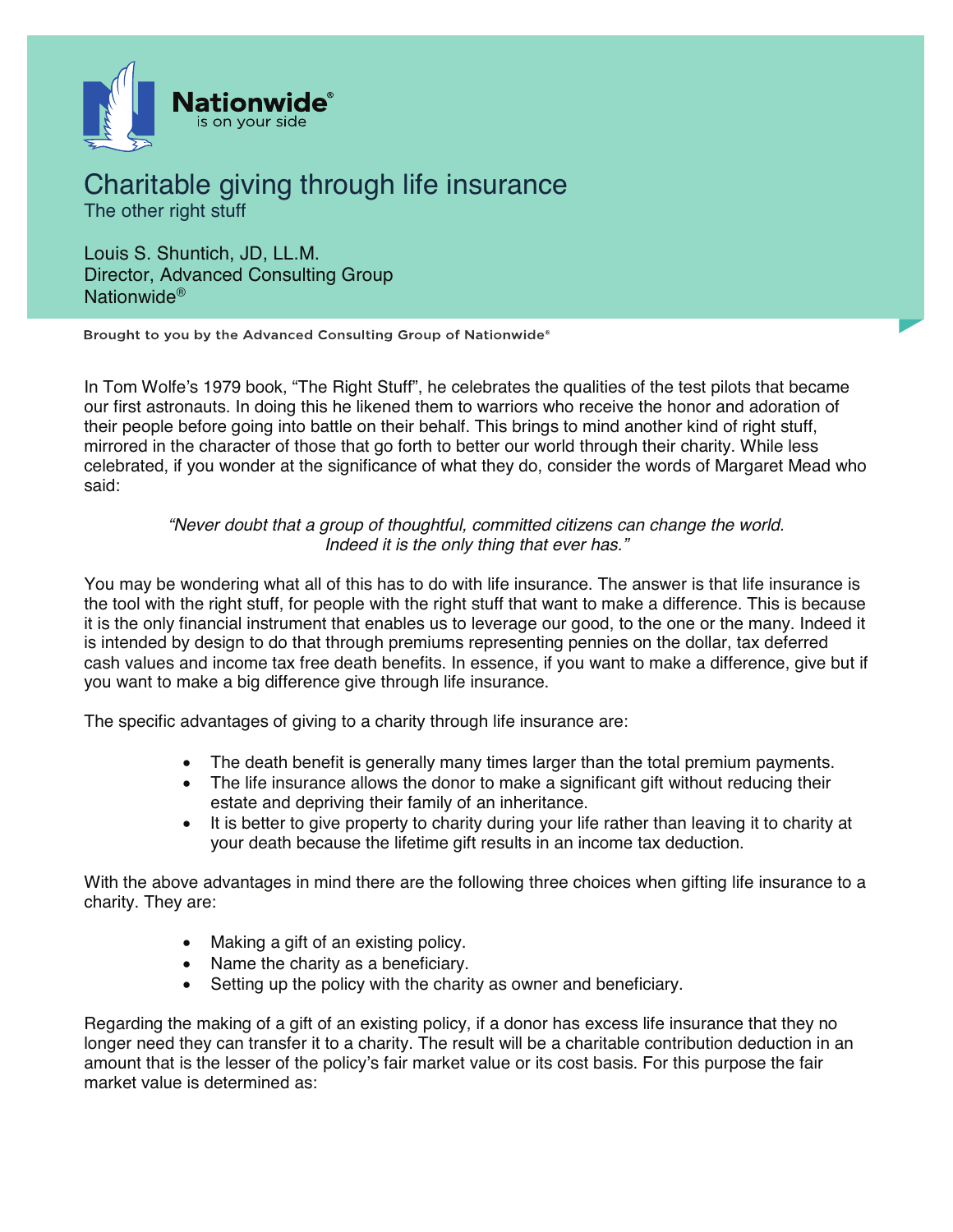- Paid up or single premium policy replacement cost
- Premium paying policy interpolated terminal reserve (Any subsequent premium payments by the donor are deductible.)

Alternatively, if the donor wants to maintain flexibility they can retain ownership of the policy and just name the charity as the beneficiary. The result would be that:

- The donor can change the beneficiary.
- No income tax charitable deduction is available for premium payments.
- The death proceeds are included in the donor's gross estate but an offsetting estate tax deduction is available for the death benefit.

If the donor's preference is to make a charity the owner and beneficiary of a new policy the preliminary question is whether the charity has an insurable interest under state law. In a state where the charity does not have an insurable interest the donor could apply for a policy and then transfer it to the charity. Here it should be noted that in some states the beneficiary must also have an insurable interest in the insured's life. In any case, assuming that the charity has an insurable interest, the charity applies for the policy and pays the premiums with gifts from the donor that are deductible by the donor for federal income tax purposes as charitable gifts.

Besides making a charity the owner and beneficiary of a new policy an individual can make a charity the beneficiary of their employer provided group term life insurance. In that situation, the Table I cost of the coverage in excess of \$50,000 will not be taxed to the insured individual. This means that without having to make an outlay of personal funds the donor provides the charity with a death benefit.

In addition, a donor can name a charity as the beneficiary of a term rider. This may be done when purchasing a cash value policy by adding a term rider and naming the charity as the beneficiary of the rider. Such an approach is a simple and cost effective way of benefiting the insured's family and a charity. Further, the insured retains control of the coverage and can change the beneficiaries.

Due to the loss of future gifts and services upon the deaths of donors, board members or key employees a charity may want to purchase insurance on the lives of such individuals as a form of cushion. Further, such individuals who appreciate the importance of their contributions may be a source of funds to pay for the coverages.

It should be noted that potential donors are sometimes hesitant to make gifts to charity because of their concern that family members may feel deprived of their inheritance. A solution to that problem is for an individual that gives property to a charity to replace that property for their family by establishing a wealth replacement trust. This is an ILIT holding an amount of life insurance that the donor wants to use to replace property given to the charity. Income tax savings from the charitable deduction plus an income stream from some forms of charitable gifts like Charitable Remainder Trusts and Charitable Gift Annuities can help to fund the donor's gifts to the ILIT to cover premiums.

A word of caution is in order with regard to gifting a policy to a charity that is subject to a loan. In those situations the transaction will be viewed by the IRS as part sale and part gift. This means that the donor will always have some amount of taxable gain where the loan balance exceeds the donor's basis in the policy.

In closing, for those who may wonder about the right stuff through charity there is a quote from the author James Baldwin who said, "We are responsible for the world in which we find ourselves, if only because we are the only sentient force which can change it." Add to that the line from Anne Frank's diary, "No one ever became poor by giving."